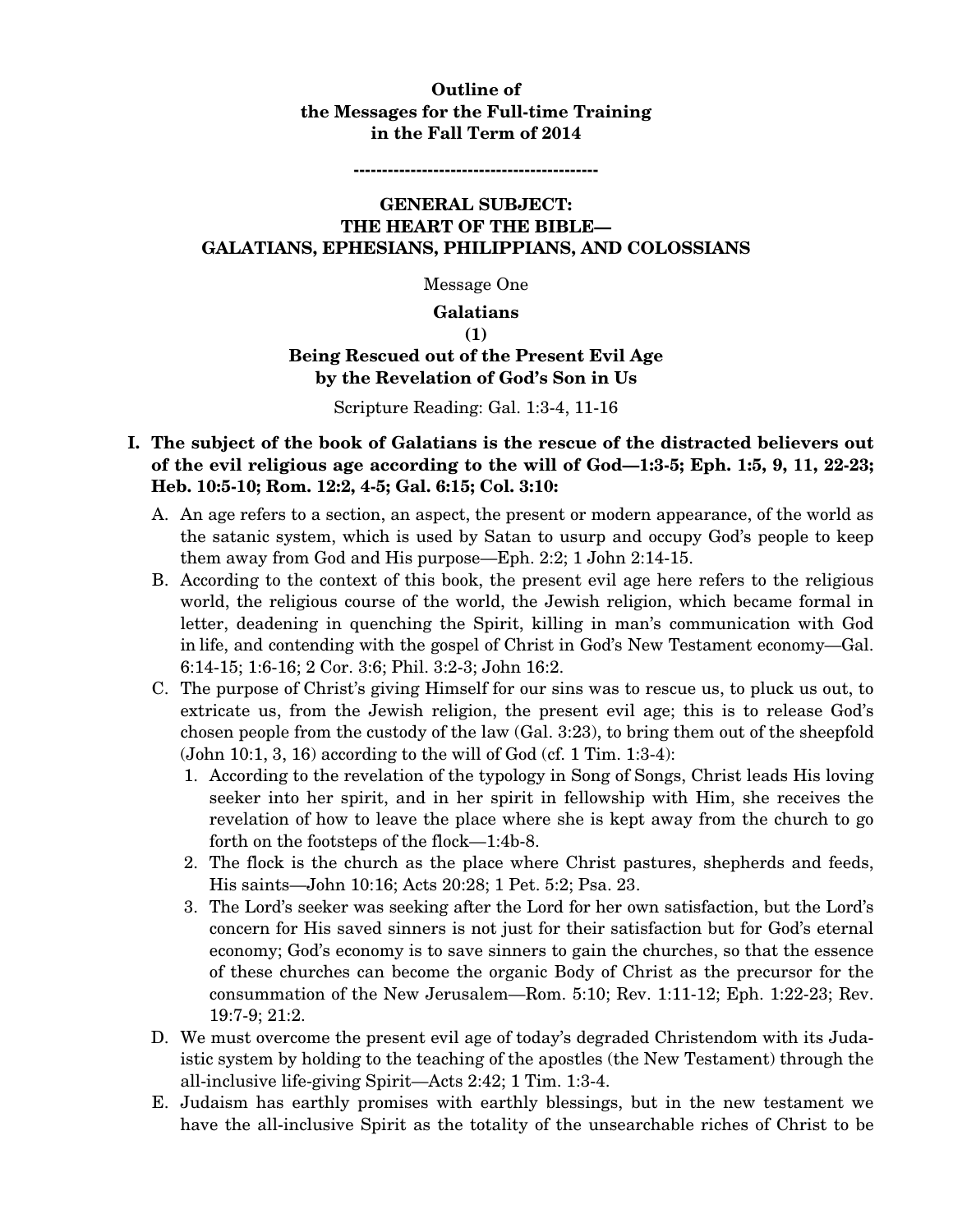our unique blessing for us to bless others to issue in the fullness of God—Gen. 12:2; Gal. 3:14; Eph. 3:8; 1:3; Luke 12:21; Rev. 2:9; 2 Cor. 6:10; Eph. 3:19b:

- 1. We bless others with the eternal blessing of the Triune God, which is the Triune God dispensing Himself in His Divine Trinity into us for our enjoyment—Num. 6:23-27; 2 Cor. 13:14.
- 2. We need to pray ourselves into God so that we may remain in Him continually to receive the Spirit as our unsearchably rich life supply for nourishing ourselves and those under our care—Luke 11:1-13.
- 3. This will make us rich toward God so that we can enrich others with all that God is to issue in His fullness—12:21; Rev. 2:9; 2 Cor. 6:10; Eph. 3:19b.
- F. Judaism has the law of letters, but in the new testament we have the law of the Spirit of life—Rom. 8:2; Heb. 8:10; Rom. 2:28-29; 5:20:
	- 1. Judaism mis-positioned the law, which was given by God as a side line to Christ, as the main line in His economy, misapplied the dispensational Sabbath-keeping, misinterpreted the physical circumcision, and overstretched the holy diet—v. 20; Matt. 11:28-30; Col. 2:11-12; Gal. 5:6; 6:15; Acts 10:11-16, 34-35.
	- 2. The old covenant, the law, is the testimony of God, the portrait of God, showing us who God is and exposing man, subduing man, and conducting God's chosen ones to Christ—Psa. 78:5; 119:88b; Gen. 1:26; Rom. 3:19-20; Gal. 3:23-25; John 10:9-10.
	- 3. The old covenant of the law is a portrait of God, but the new covenant of grace is the person of God—1:16-17.
	- 4. The law makes demands upon man according to what God is; grace supplies man with what God is to meet what God demands—1 Cor. 15:10.
	- 5. When we believe into Christ, the person of this portrait comes into us and He fulfills in us the righteous requirements of the law as we walk according to the spirit and set our mind on the spirit—Ezek. 36:26-27; Rom. 8:2, 4, 6, 10.
	- 6. In the new covenant God puts Himself into His chosen people as their life, and this life is a law, a spontaneous, automatic principle—Heb. 8:10; Rom. 8:2.
	- 7. In essence this law is God in Christ as the Spirit, and in function it has the capacity to deify us and to constitute us the members of the Body of Christ with all kinds of functions—vv. 10, 6, 11, 28-29.
- G. Judaism has mediatorial priests, but in the new testament all the believers are priests to be a holy and royal priesthood—Rev. 1:5b-6; 2:6; 1 Pet. 2:5, 9.
- H. Judaism has a material temple, but in the new testament the temple is a spiritual house, a dwelling place of God in spirit—Eph. 2:21-22:
	- 1. In Judaism the worshippers and the place of worship are two different things, but in the new testament the place of worship is the worshipper—John 4:24; 1 Cor. 3:17; 2 Cor. 6:16; Acts 2:46; 5:42.
	- 2. The Father's house, typified by the temple, is a divine and human incorporation of the processed and consummated God constituted with His redeemed, regenerated, and transformed elect—John 14:20, 23; 1 Tim. 3:15; Rev. 21:3, 22.

# **II. God's Son is versus man's religion—Gal. 1:11-16:**

A. We all need to have a direct, personal, living contact with the living person of the Son of God; this is versus man's religion; if we worship God, serve God, behave ourselves, and improve ourselves without the presence of Christ, that is a religion; the apostle was one who lived and acted in the presence of Christ, according to the index of His whole person expressed in His eyes, in the closest and most intimate contact with him—2 Cor. 2:10.